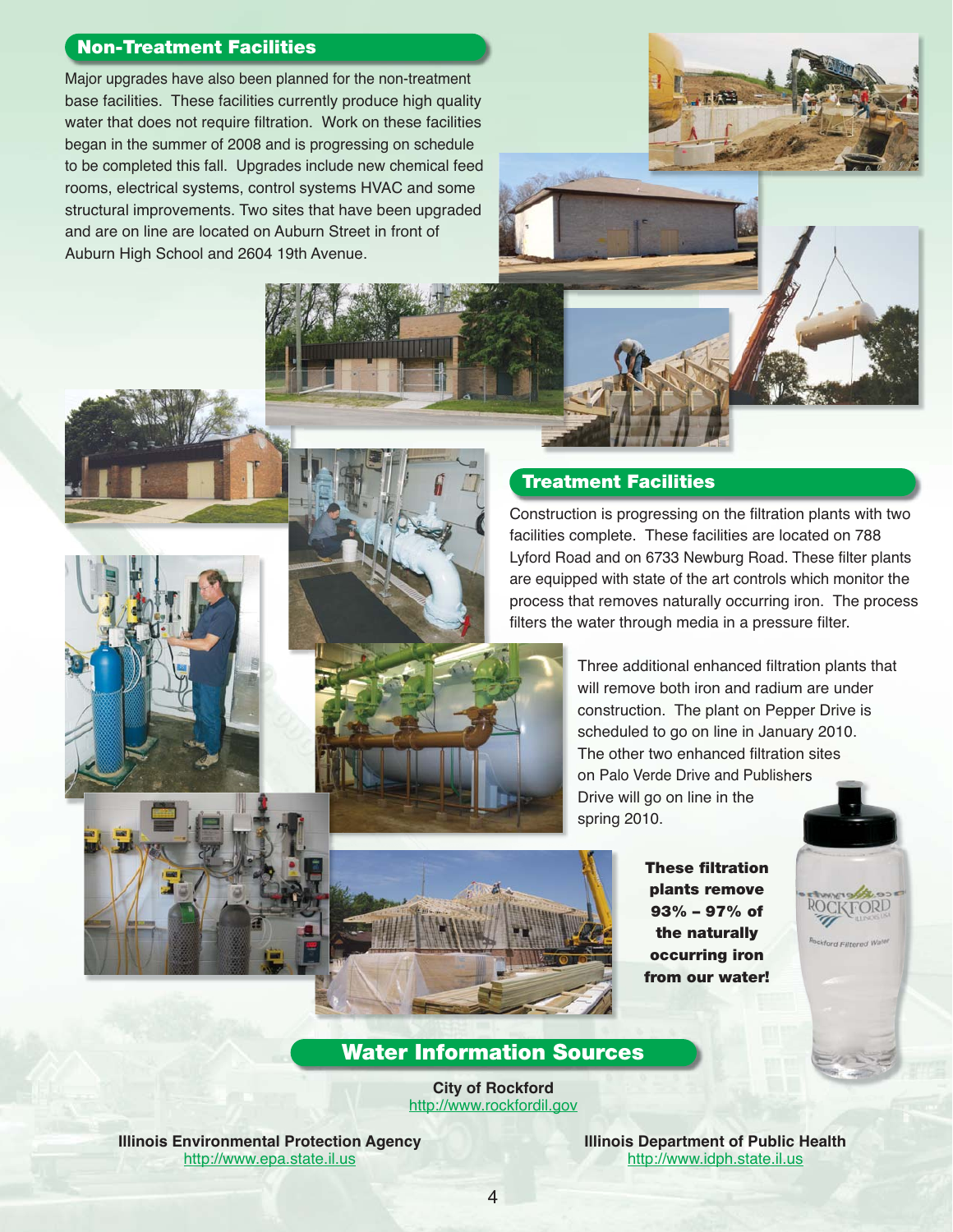## **Unidirectional Hydrant Flushing**

Spring marks the onset of our annual unidirectional flushing program. This annual maintenance is performed to remove normal mineral build-up from the pipes that deliver water to our customers. Keep in mind that our program runs daily, Monday through Friday, weather permitting, from April through October.

Neighborhoods will be notified when we will be in their area by use of the Non-Emergency Notification System. If you currently have a listed phone number, you will be called. If you have an unlisted number or would rather be notified via email you may register at: **http://wincoil.us/rockfordwater**.

Notification will also be provided through television, newspaper and the City of Rockford website.

Water is safe during flushing, but customers may notice discoloration or sediment at the water tap. It is best not to use hot water until the water has cleared.

## **Need help?**

**Service Problems, Leaks, etc.** Call Customer Service **. . . . . . . 815-987-5700**

**Water Quality** Call Water Production **. . . . . . . 815-987-5736**

**Billing Problems** Call Rockford Finance Dept. **. . 815-987-5700**

**After Hours Emergencies** Call Public Works **. . . . . . . . . . .815-987-5712**





**We invite public comment about water issues. Find out more about the Rockford Water Division on the Internet at www.rockfordil.gov or contact Water Quality at (815)-987-5736 or (815)-987-5701.**

> **El informe contiene información importante sobre la calidad del aqua en su comunidad. Tradúzcalo o hable con alguien que lo entienda bien.**

**PRSRT STD U.S. POSTAGE PAID ROCKFORD, IL PERMIT #326**

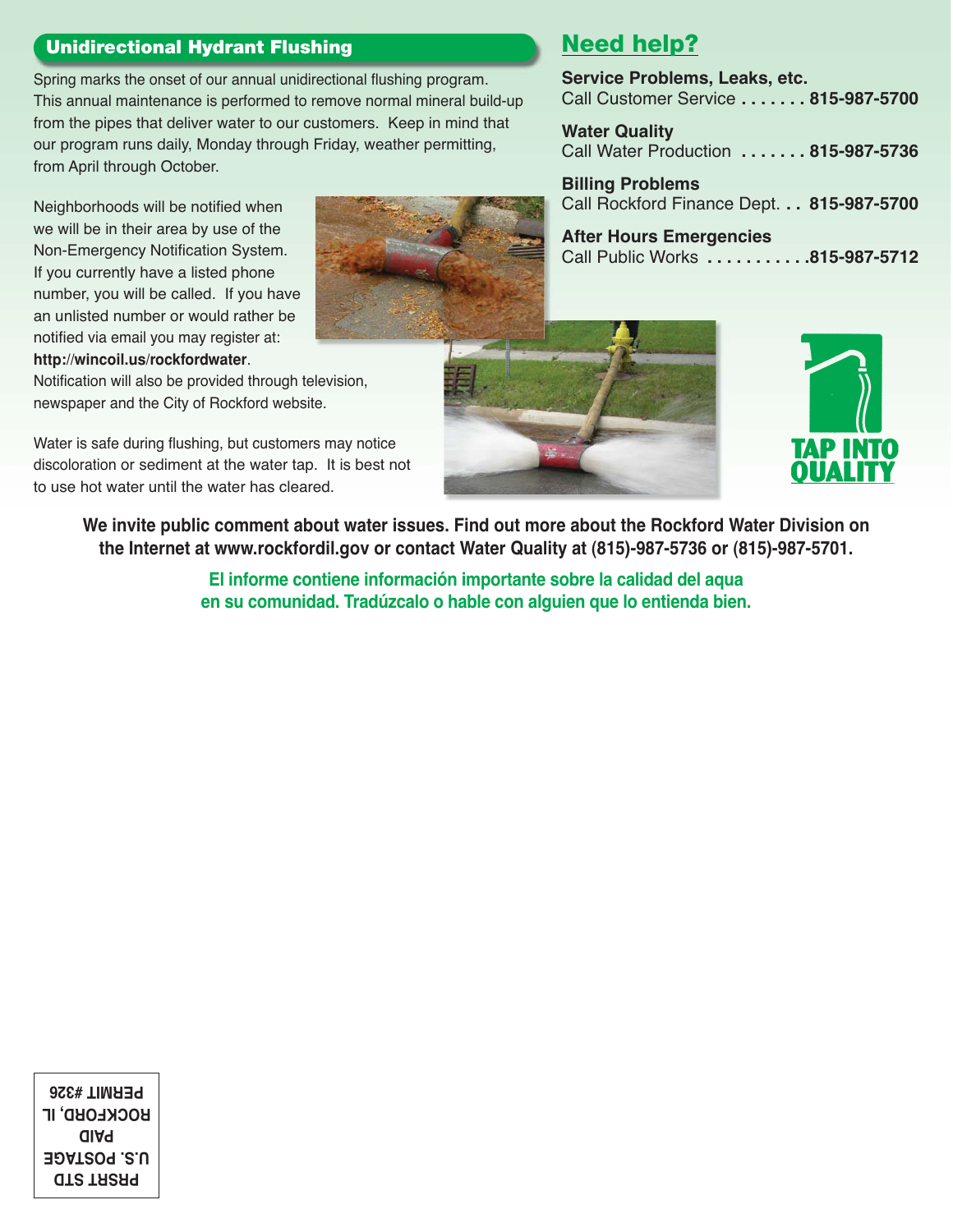# 2008 WATER QUALITY REPORT **Rockford Water Division**

*" In this country we expect and demand safe drinking water. The City of Rockford takes pride in our continuing efforts to provide high-quality water and the best available information on water quality."*

**THE CITY OF** 

**DCK** 

 $\mathbb{R}\mathbb{C}$ 

**TLUNOIS.USA** 

RC

*- Larry Morrissey, Mayor* 

*Excellence Everywhere*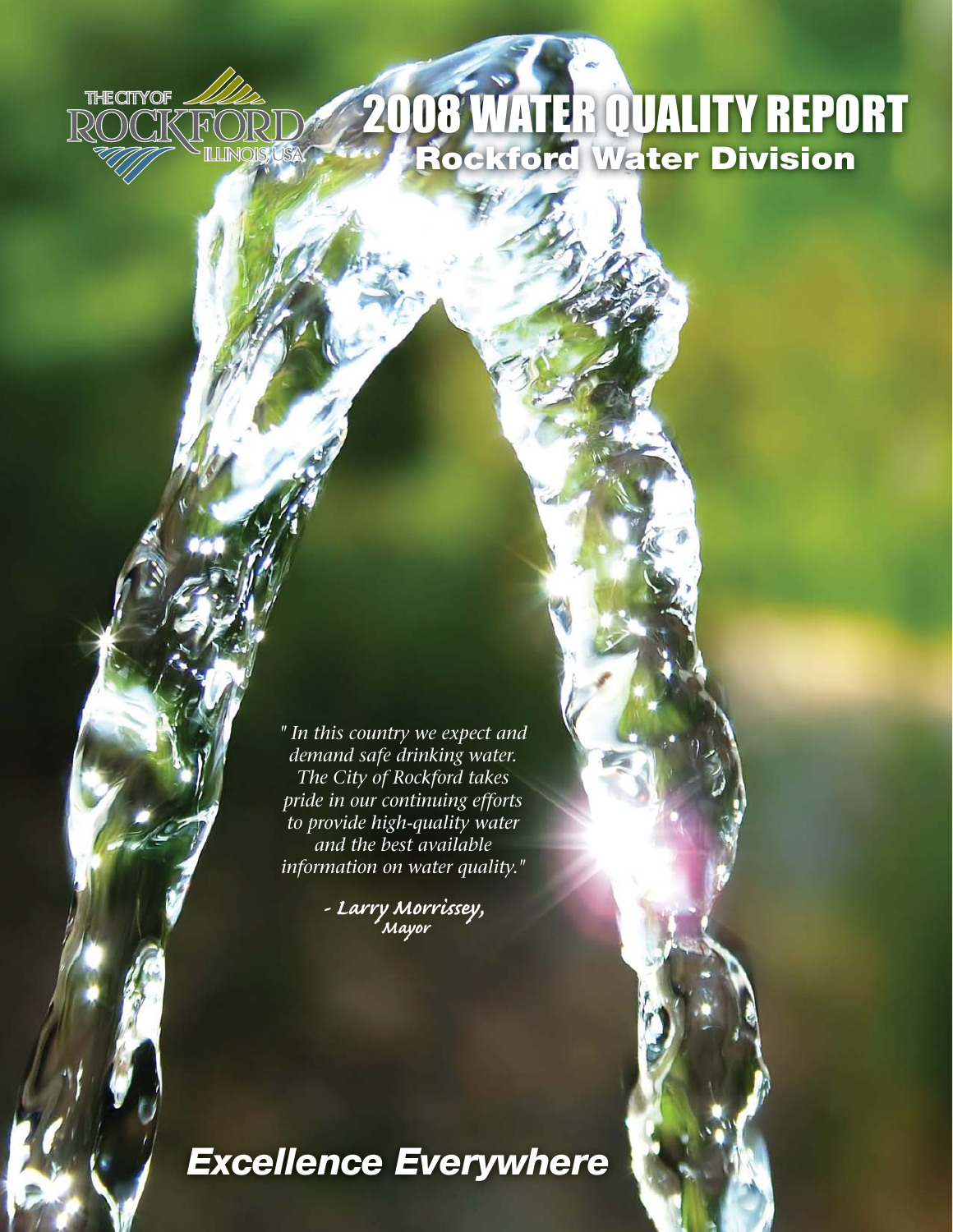## **Why Did You Receive This Report?**

The Rockford Water Division is required to provide this report to all of our customers. Regulations of the Illinois and U.S. Environmental Protection Agency (EPA) prescribe much of the information it contains. Thus, the focus of this report is Rockford's compliance with drinking water standards. We have also included information of general interest to our water customers

The Rockford water utility pumps 26 million gallons of water each day to 150,000 customers. These customers live in an area of approximately 98 square miles. One of the main sources of water in the central part of Rockford is the Stanley Street Pumping Station. Dating back to the early 1920's, these facilities are some of the oldest working water supply facilities in the City.

With some of the underground gate valves dating as far back as 1888, and an old suction well that leaked, it was decided that a complete overhaul was long overdue.

Construction of the new booster station was started in July 2007 and completed in October 2008. A new well was drilled on the site will the ability to pump 3.0 million gallons per day. A new pump house was built that houses 5 booster pumps capable of delivering up to 10 million gallons of drinking water per day

into the water system. The new pump house also has new state of the art system controls. There is a large 1,000 kW diesel standby power system that add reliability by providing power in the event of an emergency stored at this facility.





## **Source Water**

The Illinois EPA considers the source water of Rockford's water supply to be susceptible to contamination. This determination is based on a number of criteria including:

- **•** Monitoring conducted at wells
- **•** Monitoring conducted at the entry point to the distribution system
- **•** Available hydrogeologic data of the wells
- **•** Land-use activities in the recharge area of the wells

A Source Water Assessment summary is available on request. You can be a good steward and **Stanley Street protect our ground water.** 



## **Water Main Construction**

It was necessary to upgrade old water main and add additional water main to effectively transport filtered water throughout the City. Some of these projects include Alpine Meadows, American Road, Ekberg, Green Street and Porter Road. New valve installation was also necessary to implement new hydraulic zones on the far west side and far east side of Rockford. These projects are progressing with an anticipated completion in the second half of 2010.

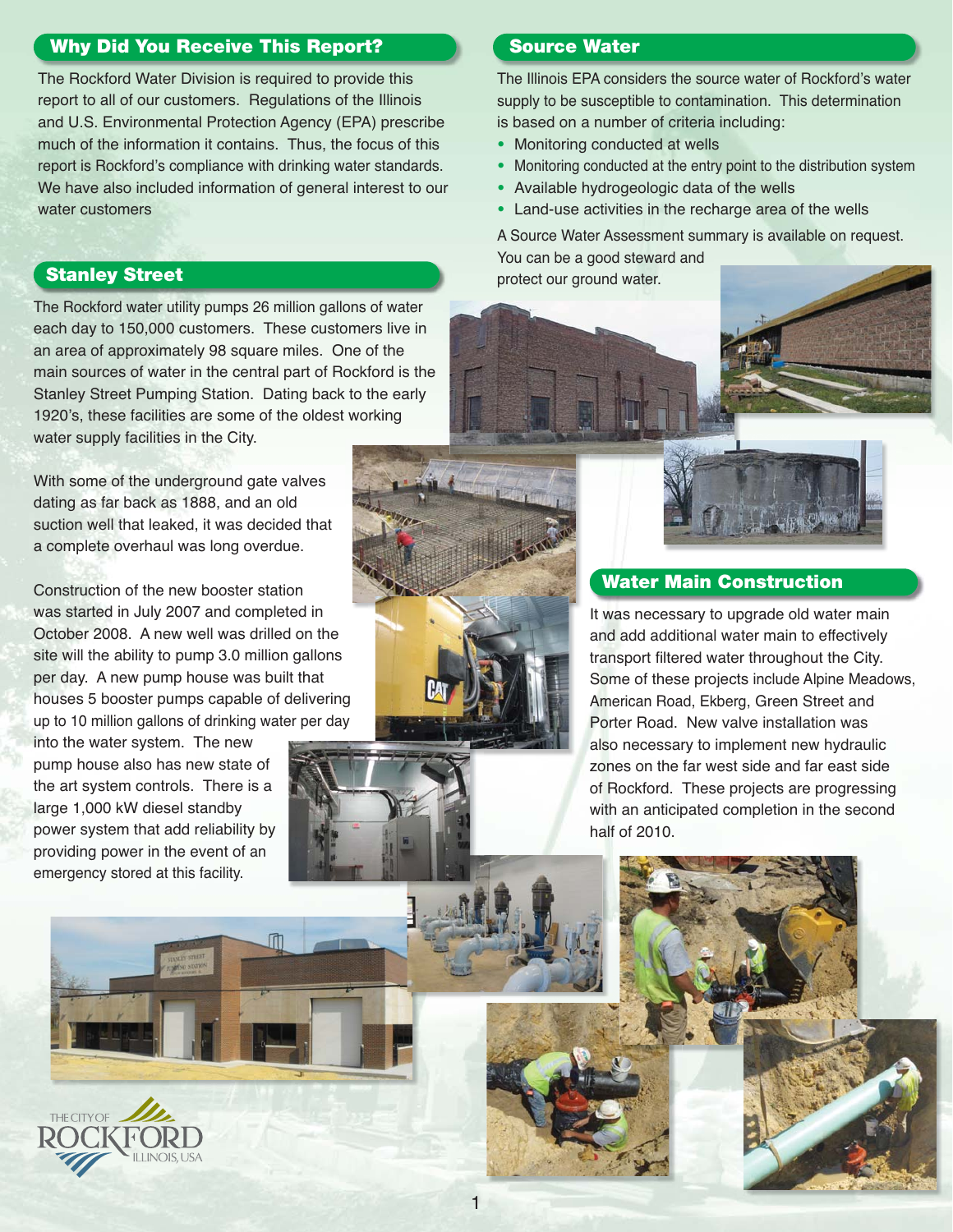## **2008 Water Quality Data: Detected Contaminants**

## **Coliform Bacteria**

| Maximum<br><b>Contaminant Level</b><br>Goal | <b>Total Coliform</b><br><b>Maximum</b><br><b>Contaminant Level</b> | Highest<br>No. of<br><b>Positive</b> | Fecal Coliform or E. Coli Maximum<br><b>Contaminant Level</b> | <b>Total No. of Positive</b><br><b>E. Coli or Fecal</b><br><b>Coliform Samples</b> | <b>Violation</b> | <b>Likelv Source</b><br>of Contamination |
|---------------------------------------------|---------------------------------------------------------------------|--------------------------------------|---------------------------------------------------------------|------------------------------------------------------------------------------------|------------------|------------------------------------------|
|                                             | 5% of monthly samples<br>are positive                               | .ŏ                                   |                                                               |                                                                                    | <b>No</b>        | Naturally present<br>in the environment  |

**Lead & Copper**

| Lead | ead Action. | Lead                   | <b>Number of Sites</b> | Copper | <b>Copper Action</b> | Copper                 | <b>No. of Sites Over</b> | Likelv Source                                                              |
|------|-------------|------------------------|------------------------|--------|----------------------|------------------------|--------------------------|----------------------------------------------------------------------------|
| MCLG | Level (AL)  | <b>90th Percentile</b> | <b>Over Lead AL</b>    | MCLG   | Level (AL)           | <b>90th Percentile</b> | Copper AL                | of Contamination                                                           |
| .5   | $.3$ ppb    | 939 ppb.               |                        | 0 ppm  | 15 ppm               | ppm                    |                          | Corrosion of household<br>plumbing systems; Erosion<br>of natural deposits |

### **Regulated Contaminants**

| <b>Disinfectants and</b><br><b>Disinfection Bv-Products \</b> | <b>Collection</b><br><b>Date</b> | <b>Highest Level</b><br>Detected | <b>Range of Levels</b><br>Detected | MCLG      | <b>MCL</b> | Units | <b>Violation</b> | <b>Likely Source of Contamination</b>     |
|---------------------------------------------------------------|----------------------------------|----------------------------------|------------------------------------|-----------|------------|-------|------------------|-------------------------------------------|
| <b>TTHMs [Total Trihalomethanes]</b>                          |                                  |                                  | $.3 - 12.1$                        | N/A       | 80         | ppb   | No               | By-product of drinking water chlorination |
| Total Haloacetic Acids [HAAS]                                 |                                  |                                  | $0 - 1.2$                          | N/A       | 60         | ppb   | <b>No</b>        | By-product of drinking water chlorination |
| Chlorine                                                      |                                  |                                  | $.04 - 3.7$                        | $MRDLG=4$ | MRDL=4     | ppm   | <b>No</b>        | Water additive used to control microbes   |

| <b>Inorganic Contaminants</b> | <b>Collection</b><br><b>Date</b> | <b>Highest Level</b><br><b>Detected</b> | <b>Range of Levels</b><br><b>Detected</b> | <b>MCLG</b>    | <b>MCL</b>     | <b>Units</b> | <b>Violation</b> | <b>Likely Source of Contamination</b>                                                                                           |
|-------------------------------|----------------------------------|-----------------------------------------|-------------------------------------------|----------------|----------------|--------------|------------------|---------------------------------------------------------------------------------------------------------------------------------|
| Arsenic                       |                                  | 9                                       | $0 - 9$                                   | $\sim$         | 10             | ppb          | <b>No</b>        | Erosion of natural deposits; Runnoff from orchards;<br>Runnoff from glass and eletronics producton wastes                       |
| <b>Barium</b>                 |                                  | 0.93                                    | $0.044 - 0.93$                            | $\overline{2}$ | $\overline{2}$ | ppm          | <b>No</b>        | Discharge of drilling wastes; Discharge from<br>metal refineries; Erosion of natural deposits                                   |
| Chromium                      |                                  | 83                                      | $0 - 83$                                  | 100            | 100            | ppb          | No               | Discharge from steel and pulp mills;<br>Erosion of natural deposits                                                             |
| Fluoride                      |                                  | 1.1                                     | $0.31 - 1.1$                              | 4              | 4.0            | ppm          | <b>No</b>        | Erosion of natural deposits: Water additive which<br>promotes strong teeth; Discharge from fertilizer<br>and aluminum factories |
| Nitrate (As N)                |                                  | 3                                       | $0 - 3.8$                                 | 10             | 10             | ppm          | <b>No</b>        | Runoff from fertilizer use; Leaching from septic tanks,<br>sewage; Erosion of natural deposits                                  |
| Selenium                      |                                  | 2.4                                     | $0 - 2.4$                                 | 50             | 50             | ppb          | <b>No</b>        | Discharge from petroleum and metal refineries;<br>Erosion of natural deposites; Discharge from mines                            |
| Zinc                          |                                  | .041                                    | $0 - .041$                                | 5              | 5              | ppm          | <b>No</b>        | Erosion from naturally occuring deposits                                                                                        |

| <b>Radioactive Contaminants</b>            | <b>Collection</b><br><b>Date</b> | <b>Highest Level</b><br><b>Detected</b> | <b>Range of Levels</b><br><b>Detected</b> | <b>MCLG</b> | <b>MCL</b> | <b>Units</b> | <b>Violation</b> | <b>Likely Source of Contamination</b>                                           |
|--------------------------------------------|----------------------------------|-----------------------------------------|-------------------------------------------|-------------|------------|--------------|------------------|---------------------------------------------------------------------------------|
| <b>Beta/Photon Emitters</b>                | 01/13/2006                       | 7.8                                     | $7.8 - 7.8$                               | 0           | 50         | mrem/vr      | <b>No</b>        | Decay of natural and man-made deposits                                          |
| Combined Radium 226/228                    |                                  | 8                                       | $0 - 8.5$                                 | 0           | 5          | pCi/L        | Yes              | Erosion of natural deposits                                                     |
| Gross Alpha Excluding<br>Radon and Uranium |                                  | 11                                      | $0 - 13.4$                                | 0           | 15         | pCi/L        | <b>No</b>        | Erosion of natural deposits                                                     |
| Uranium                                    |                                  | 5                                       | $1.341 - 4.47$                            | 0           | 30         | ug/l         | <b>No</b>        | Erosion of natural deposits                                                     |
|                                            |                                  |                                         |                                           |             |            |              |                  |                                                                                 |
| <b>State Requiated Contaminants</b>        | <b>Collection</b><br><b>Date</b> | <b>Highest Level</b><br><b>Detected</b> | <b>Range of Levels</b><br><b>Detected</b> | <b>MCLG</b> | <b>MCL</b> | <b>Units</b> | <b>Violation</b> | <b>Likely Source of Contamination</b>                                           |
| Sodium                                     |                                  | 36                                      | $1.5 - 36$                                | N/A         | N/A        | ppm          | <b>No</b>        | Erosion of naturally occurring deposits;<br>used in water softener regeneration |
| <b>Iron</b>                                |                                  | 1.3                                     | $0 - 1.3$                                 | N/A         | 1000       | ppb          | <b>No</b>        | Erosion of naturally occurring deposits                                         |
| Manganese                                  |                                  | 360                                     | $0 - 410$                                 | 150         | 150        | ppb          | <b>No</b>        | Erosion of naturally occurring deposits                                         |

NOTE: The state requires monitoring of certain contaminants less than once per year because the concentrations of these contaminants do not change frequently. Therefore, some of this data may be more than one year old. Unless otherwise indicated, data reported above was collected in 2008.

EPA has reviewed the drinking water standard for arsenic because of special concerns that it may not be stringent enough. Arsenic is a naturally occurring mineral known to cause cancer in humans at high concentrations.

## **Is our water safe to drink?**

## Yes, Rockford's water is safe to drink.

This past year Rockford received a violation notice from the Illinois EPA for exceeding the drinking water standard for radium. In response, we notified our customers of the violation as required by law, identifying wells that exceeded the standard. The EPA and other health experts believe the levels found in our wells do not pose an immediate health threat. In May, 2005, the City entered into an agreement with the Illinois EPA to make improvements that will reduce these levels in the drinking water. Construction on filtration plants that will reduce these levels of radium is progressing with completion anticipated in early 2011.